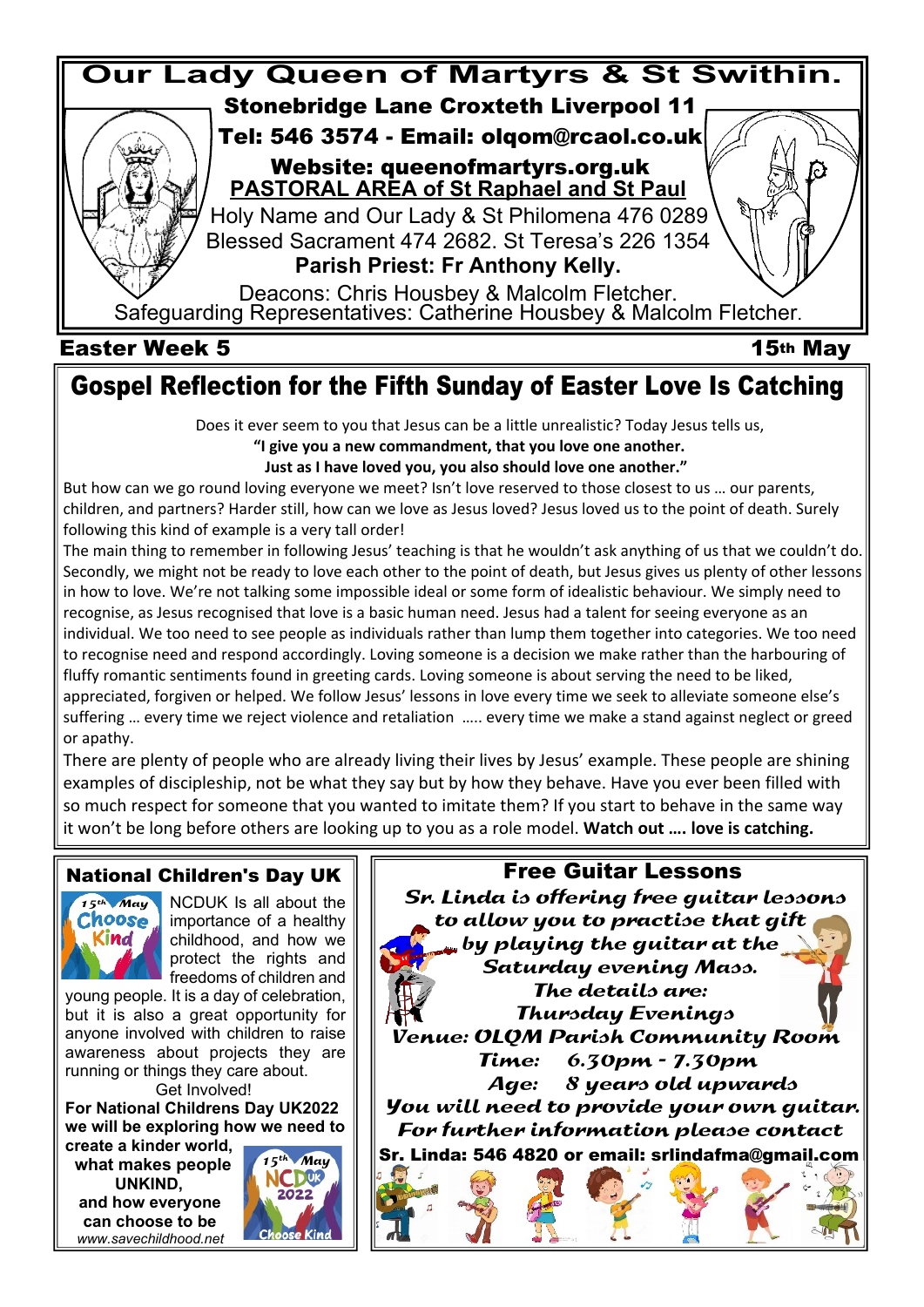### **Saint Isidore the Farmer, Feast day 15th May.**



**Isidore has become the patron of farmers and rural communities.** In particular, he is the patron of Madrid, Spain, and of the United States National Rural Life Conference. When he was barely old enough to wield a hoe, Isidore entered the service of John de Vergas, a wealthy landowner from Madrid, and worked faithfully on his estate outside the city for the rest of his life. He married a young woman as simple and upright as himself who also became a saint—Maria de la Cabeza. They had one son, who died as a child. religious instincts. He rose early in the morning to go to church and spent many a holiday the churches of Madrid and surrounding areas. All day long, as he walked behind the plough, with God. His devotion, one might say, became a problem, for his fellow workers sometimes he often showed up late because of lingering in church too long. He was known for his love of the poor, and there are accounts of Isidore's supplying them miraculously with food. He had a great concern for the proper treatment of animals.

**He died May 15, 1130**, and was declared a saint in 1622, with Saints Ignatius of Loyola, Francis Xavier, Teresa of Avila, and Philip Neri. Together, the group is known in Spain as "the five saints." **Reflection**

Many implications can be found in a simple labourer achieving sainthood: Physical labour has dignity; sainthood does not stem from status; contemplation does not depend on learning; the simple life is conducive to holiness and happiness. Legends about angel helpers and mysterious oxen indicate that his work was not neglected, and his duties did not go unfulfilled. Perhaps the truth which emerges is this: If you have your spiritual self in order, your earthly commitments will fall into order also. "Seek first the kingdom [of God] and his righteousness," said the carpenter from Nazareth, "and all these things will be given you besides" (Matthew 6:33).

# **Saint John I, Feast day 18th May.**



Pope John I, inherited the Arian heresy, which denied the divinity of Christ. Italy had been ruled for 30 years by an emperor who espoused the heresy, though he treated the empire's Catholics with toleration. His policy changed at about the time the young John was elected pope. When the eastern emperor began imposing severe measures on the Arians of his area, the western emperor forced John to head a delegation to the East to soften the measures against the heretics. Little is known of the manner or outcome of the negotiations—designed to secure continued toleration of Catholics in the West. On his way home, John was imprisoned at Ravenna

because the emperor had begun to suspect that John's friendship with his eastern rival might lead to a conspiracy against his throne. Shortly after his imprisonment, John died, apparently from the treatment he received in prison. John's body was transported to Rome and he was buried in the Basilica of St. Peter. Pope John I was born in Tuscany Italy, died May 18, 526.

# **Saint Bernardine of Siena, Priest, Feast day 20th May.**



Saint Bernardine of Siena was the Billy Graham of his day. Graham was a well-known American evangelist who travelled ceaselessly from city to city preaching the good news of the Gospel over many decades. Yet while today's saint was certainly a roving evangelist, he was also much more. He was first and foremost vowed to poverty, chastity, and obedience as a Franciscan Friar. Saint Bernardine was also ordained into the one Priesthood of Jesus Christ by a successor of the Apostles. And he had received a long and complete theological and humanistic education

 before he ever opened his mouth in front of a crowd. He was even a doctor of canon law. Saint Bernardine of Siena was one of the many bright lights of fifteenth-century Italy who did everything in his power to create a holier Church through his preaching and witness. He was such a thoroughly compelling and entertaining speaker that enormous crowds turned out to hear him, normally first thing in the morning. He encouraged devotion to the Holy Name of Jesus and often held the IHS monogram in his hand when preaching. In the Franciscan tradition, Bernardine of Siena walked everywhere. No horse or mule or carriage for the journey. Preaching, he understood, was an essential charisma of the Priesthood of Christ, not an add-on.

Saint Bernardine was three times offered to be made a bishop by the Holy See. And three times he said, "No." Bernardine of Siena was the Saint Paul of his era and was canonized in 1450, just six years after he died, numerous miracles having already been attributed to his intercession.

*Saint Bernardine of Siena is the patron Saint of advertising and gambling. he inspires all preachers to not count the personal cost of stating uncomfortable truths but instead to suffer the repercussions of honest talk. Help priests to fortify their preaching with impeccable lives of prayer, fasting, devotion, and virtue.*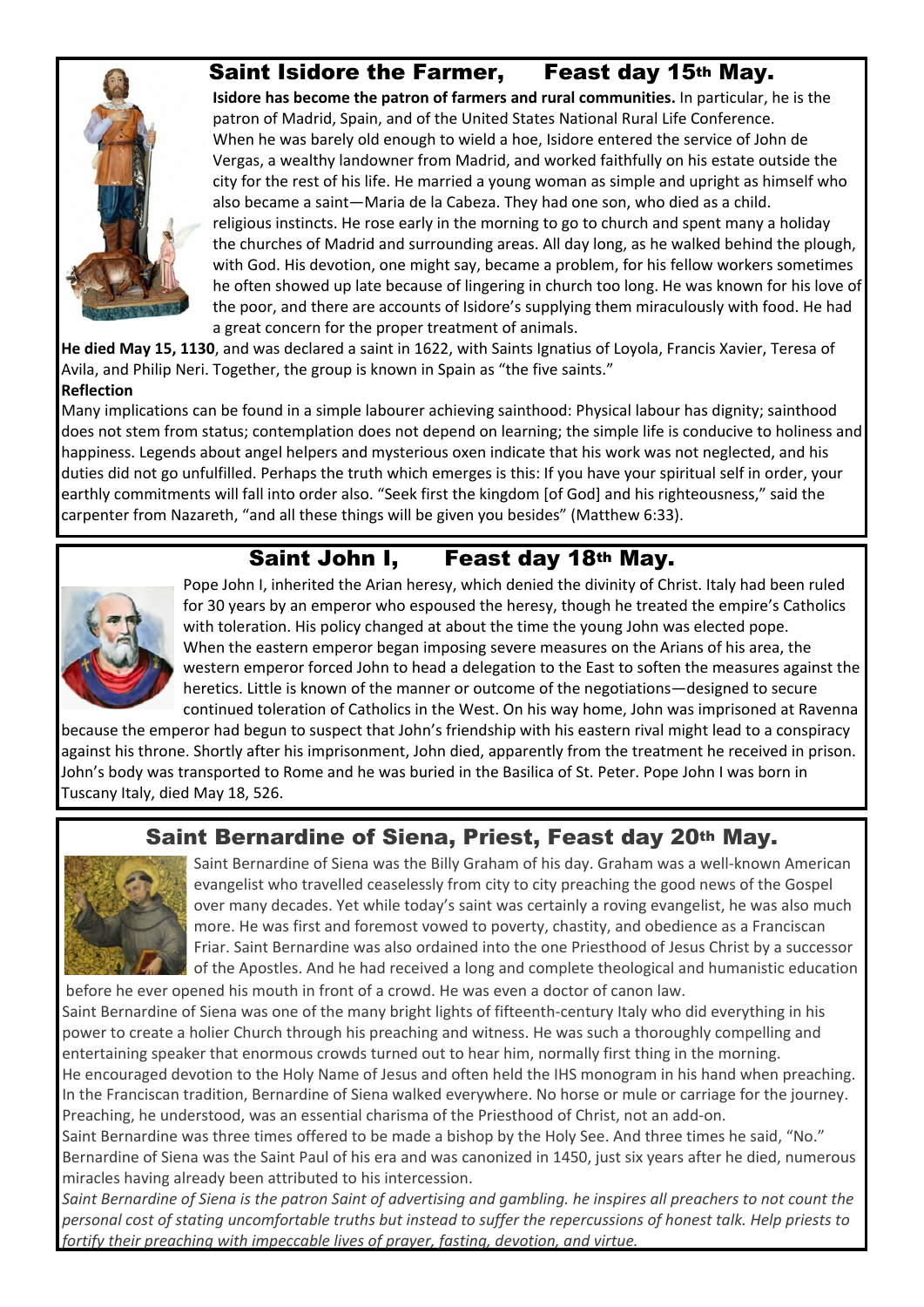# **Saint Christopher Magallanes, Feast day 21st May.**

Like Blessed Miguel Agustín, Christopher Magallanes and his 24 companion martyrs lived under a very anti-Catholic government in Mexico, one determined to weaken the Catholic faith of its people. Churches, schools, and seminaries were closed; foreign clergy were expelled. Christopher established a clandestine seminary at Totatiche, Jalisco. He and the other priests were forced to minister secretly to Catholics during the presidency of Plutarco Calles (1924-28).



Today's saint, and the others canonized with him, were caught in the storm that was Plutarco Calles. Christopher Magallanes was a priest of humble origins like those of Calles, but Magallanes walked a

different path than the strongman. After working the land as a youth for his poor family, he entered the seminary and was ordained a priest in 1899. He then served faithfully as a chaplain and pastor for many years. But the otherwise ordinary arc of his life took an extraordinary turn when, on May 21, 1927, he was on his way to celebrate the Feast of St. Rita of Cascia (May 22) in a small village. A shootout between Cristeros and Federal forces near the village led to Father Magallanes' arrest, along with a brother priest, Father Caloca. There were no accusations and no trial. There was neither the presentation of evidence nor the right of defence, since priests had no civil rights in Mexico at the time. On May 25, 1927, the two priests were led to the courtyard of a municipal building for what always happened next. Father Magallanes stated: "I am innocent and die innocent. I absolve with all my heart those who seek my death and ask God that my blood bring peace to a divided Mexico." The priests absolved each other, spoke some few words of comfort, and then were shot to death by a firing squad of fellow Mexicans in soldiers' uniforms. Father Caloca's last words were: "For God we lived and for Him we die." *Father Magallanes, your quiet witness and noble death are an inspiration to all who suffer physical violence for the* faith in unknown ways and in unknown places. May your *intercession and courage be an inspiration for all priests, laymen, and religious who are tempted to bend in the winds of persecution.*

#### **Pray In May for Mary's Meals**

**'Mary's Meals' is a mission carried out in Our Lady's name to feed children a daily school meal in some of the world's poorest communities. During May, the month traditionally dedicated to the Virgin Mary, we are asked to pray for the children who eat Mary's Meals.** To do:-**Pray the Rosary for Mary's Meals.** www.marysmeals.org.uk

# **Vocations Weekend for Young Women || PLIGRIMAGE TO WALSINGHAM**

Theme: Discernment and Vocation Dates: 27-29 May 2022 - Location: Liverpool The weekend is organised by the sisters, **Faithful Companions of Jesus (FCJ).**

There is nothing quite like religious life  $-$  it's an extraordinary adventure into a deep relationship with God. If you are wondering if God is calling you to religious life and would like to find out more why not come along? You are welcome to stay for the weekend or just come along on Saturday for the day. There will be opportunity for prayer, reflection and input, chance to ask questions and to meet others who are also wondering where God is calling them. For more information contact Sr Lynne fcJ at lynnefcj@hotmail.com or visit our website www.fcjsisters.org

# **Supporting Ukraine With Your Small Change**

Calling all Consumers. Lots of our supermarkets are now sending support packages out to Ukraine. Find out if your local supermarket is one of them and lend your support. Some supermarkets are requesting consumers round up their payment at the self-service check-out to the nearest pound. In this way supermarkets have raised millions to provide Ukrainian refugees with warm clothes, food and shelter. They are also focusing on restoring water supplies and medical facilities. This is an easy and quick way to support. Your small change can make a big change in Ukraine.

**Monday 18th July – Thursday 21st July For those who have indicated they would like to go on the parish pilgrimage a deposit of £30 is now due with the remainder £198, full board, £162 half board, due by 18th June. Money can be paid in cash or by cheque. Please put it in an envelope with your name, telephone number and email address.**

**Thank you**